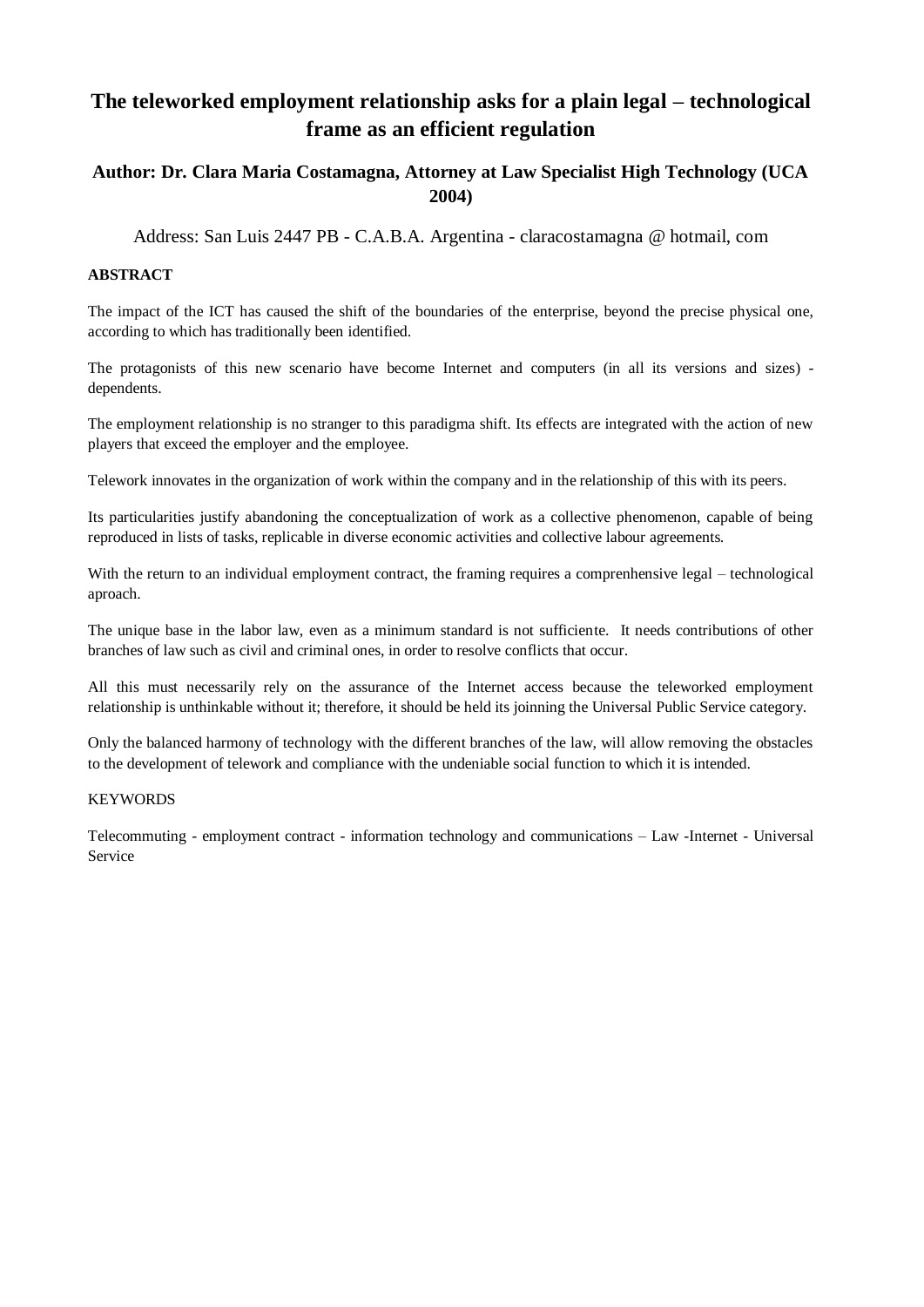#### PAPER

Teleworking gives a clear innovation in business organization, both internally and in the relations of the company with its peers.

The type of work performed requires a precise combination of the mass use of Internet and the increasing bandwidth with the contribution of the more and more sophisticated mobile telephone systems and computers( fixed or portable) and the mailing and electronic payment services.

Only then it makes available the performance of duties by the employee, who is physically outside the company, but virtually and even, often in real time, presents and remains in constant communication with it. The employer can control, giving direct instructions to receive at once the fruits of his labor, direct it, modify it, ecc.

Both for employers and, employees and the law in general, present a paradigms shift.

It should replace the idea of control by the confidence. The employer must trust that the employee is going to do what it should do and this, in turn, he must comply satisfactorily with the company.

It requires the evaluation of results over time spent on a job.

It is replaced, even temporarily, the traditional workplace in the company for an alternative, also physical, which interacts with a mail address. This is a two-dimensional home, which is center of rights and obligations, agreed with the employer, which may not necessarily match the worker`s own private residence.

The shift of the work done outside the company incorporates the rules that belong to the different areas through which it passes. New players are added with bounded but active interference, whose entity is different from the employer and the employee.

These changes were not accompanied by labor legislation. We agree that it urgently needs to be adapted, in order to reflect the impact of new technologies, which were not considered by the legislature of 70, when it was drafted the Employment Contracts Act.

The marked absence does not mean that the conflicts generated during the development of teleworked relations can not be resolved meantime.

A first look at the substantive law, shows that it is established a broad field of protection of an employment agreement in relation to dependency, where it is ruled the rights and obligations of both the employer and the employee.

The framework of the relationship does not go through the spraying of borders, or for the use of teleworking techniques or the use of the benefits of technology and the Internet. As long as the link between employer and employee is working and low dependency shall be governed by SYSTEM OF EMPLOYMENT CONTRAC, provided by law  $N \circ 20$  744.

In the light of a harmonious interpretation of the general principles that make a priority of the reality on the forms of contract (art. 23 LCT) and the standard more favorable to the worker (Art. 9 of LCT), provided that the Telework involves a lawful activity and constitutes an onerous provision in favor of whoever has the power of direction, it must be considered as falling within the definition contained in Article 4 of the LCT.

The required legal and economic subordination is not confined to the traditional employment relationship but on the contrary, are shared with similar teleworked one.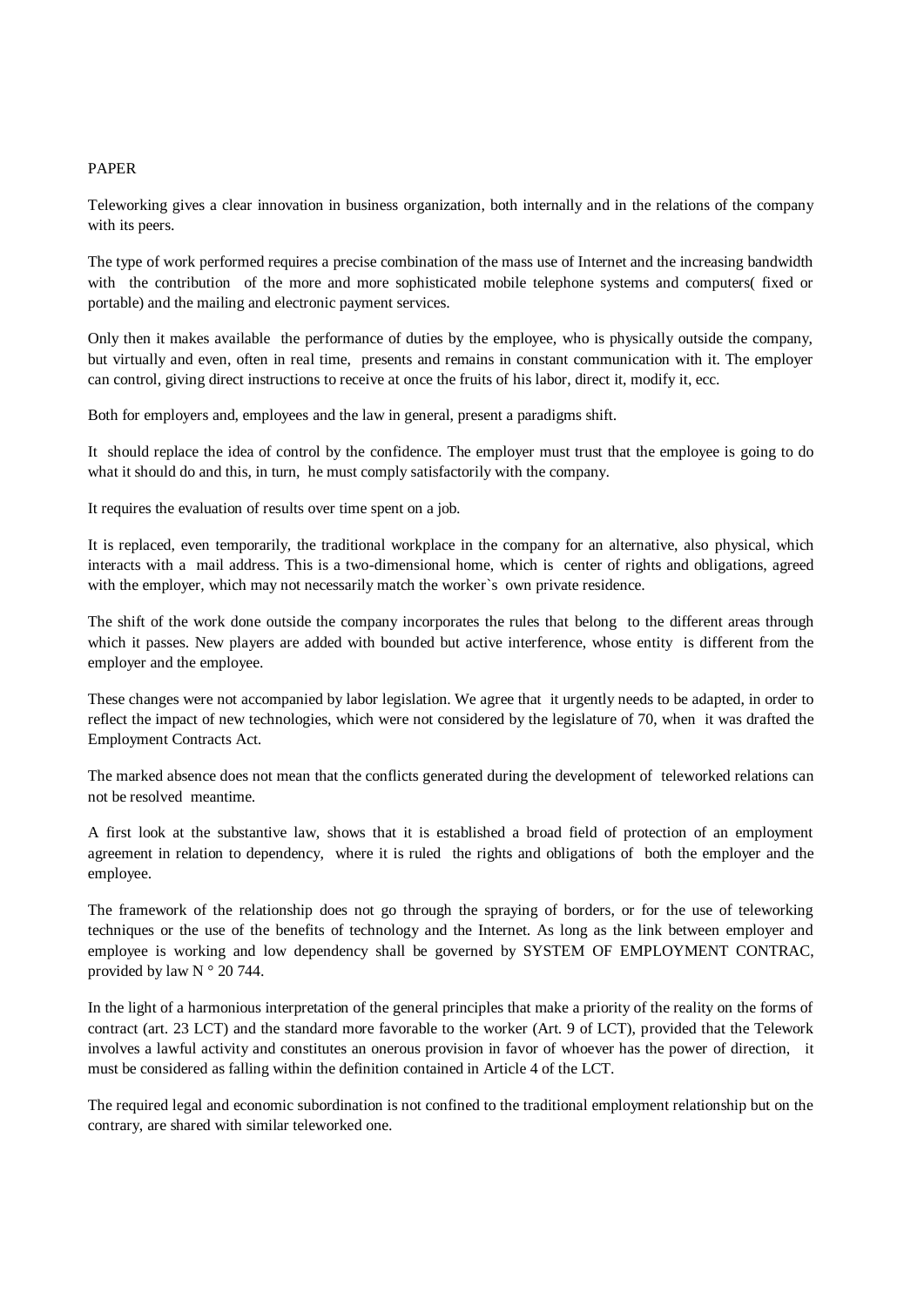Assemblied with this general regime, is the law 24 557 of Job Hazard, which also must be upgraded to the new circumstances. The benefits reach teleworkers, because s the dependency ratio sets the pattern of regulation of any work accidents that may occur during the development of it.

Continuing with our expousure, we note that the venue of the contract gives way to the significance of the place of execution (art. 3 LCT). There are no derogations apply where the work performed is not met within the premises of the company (art. 2 LCT), constituting core source of rights and obligations of telework , which may or may not coincide with the headquarters employer or the worker´´s habitual residence.

The labor law also provides an additional tool to protect the employee against possible fraudulent behavior. It is the obligation of solidarity shared by third parties responsible for the employment relationship, in the case assignees, contractors or subcontractors for personnel who will occupy in the provision of work or services that correspond to normal activity and specifies their own establishments.

Interestingly, this process has been accompanied by an amusing task accomplished by the courts, which have to force themselves to interpret existing laws and accommodate it to this new era. This has been submitted to analogously applicable laws, and not always appropriate to these innovative labor relations, in search of solutions for the workers involved.

Without prejudice to assert that we can not label as poor to telework for not having a specific regulation, it does not make us forget that there are far-reaching issues that must be addressed so that its development reaches the expected dynamic..

The marked absence does not mean that the conflicts generated during the development of the teleworked relations can not be resolved meantime.

It appears as necessary:

#### \* **The redefinition of the concept of the enterprise contained in Article 5 of the Labor Contract Law.**

The reference to the company reminds us, necessarily, to a media organization personal, tangible or intangible, ordered under a direction to obtain an end.

As totalizing contractual network that originates from the development of it, must be defined from the structure factor, not its manifestations.

## **\* The regulation of conflicts of jurisdiction and when employer and employee does not share the same residence.**

It imposes the principle pro indubio operator, ie, there will always be resolved in the most favorable way to the worker.

When the employer and employee were nationals of a country the solution should come from the codes of procedures, which are matched to allow workers the choice between his setlement or the company residence to promote its action

In the case of permanent address in different countries, should be the rules of private international law in charge of resolving the conflict.

#### **\* Respect to the employee´s right to privacy and due consideration for their dignity.**

The protection of the employee´s personal data should be prioritized to prevent inappropriate activities that make use of them and as such it does not cause unacceptable negative implications.

#### **\* Adequate attention to the so-called expanded responsibilities quote for acts of subordinates.**

The employee, who telecommutes, manipulates data, sometimes personal data, other time sensitive ones.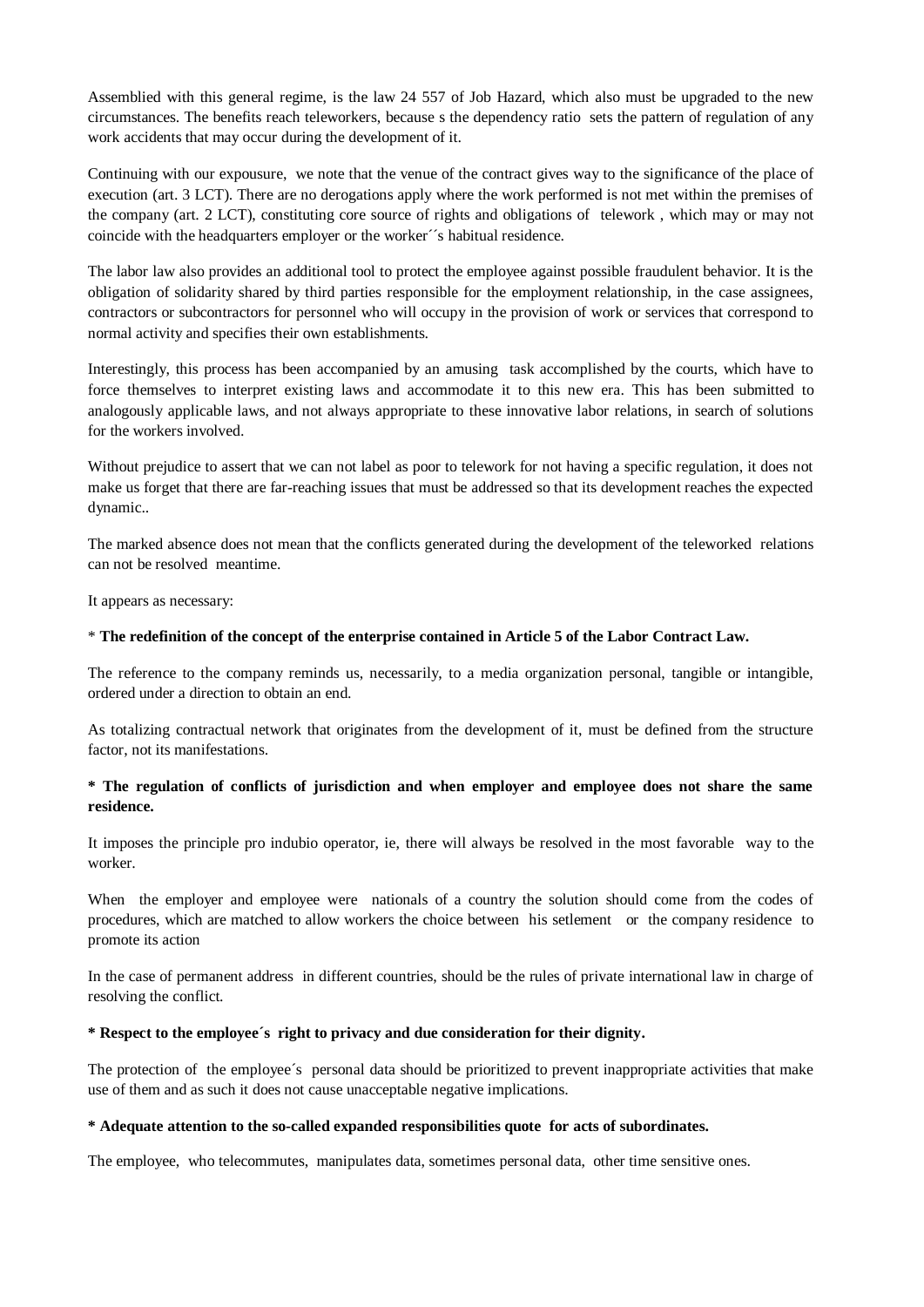This particularity splashes to the employment relationship with wider responsibilities. This expanded responsibility is justified in the articles of the Law on Protection of Personal Data (Law 25326)

The human resources do diverse tasks with different levels of authorization and empowerment to access and use of them.

All people involved have potential ability to cause damage voluntary or involuntarily, with possible injury to your employer or others.

The company will respond for the crimes that occur, because it have the lordship of the elements used, ie, computers, data and Internet Access; even so it should give adequate attention to the issues involved to avoid unjust punishments.

**\*Coverage of work accidents requires the update of the scale including conditions compatible with remoting work.** 

Above we have marked that work accidents are covered by the Occupational Risks Act.

It would be simplistic to exhaust the topic in a simple recommendation to change that legislation, knowing that coverage is provided on the basis of a Schedule of date, which is abundant in normal pathologies in industrial society and serves as a basement for policies, as such they have not updated with new ways of working.

## **• Acceptance of the interaction of the registered mail with the physical address for the purpose of the existence of rights and obligations.**

Telework requires the use of a registered mail regularly, interacting with the physical address where the worker is temporary. This topic is not covered by the basic legislation, which deals with home in Articles 89 to 102 of the Civil Cod, Title VI (home) of Section One (Of the people in general) First Book (From people).

Notwithstanding the foregoing, we find Article 94 of the above mentioned legal body, which marks the prevalence of the place where "the family is established", as it was not consistent with the residence of the business.

Curiously, this legal rule is compatible with the reality that requires the use of ICTs and overcrowded Internet Access, as son as it is possible to take care of personal, business and labor where the protagonist lives, losing the necessary force attendance to an unique physical place, characteristic of industrial society.

Arises with the sufficient entity, the conceptual separation between the particular location and the temporary physical residence. Therefore, this issue should be well defined because it is denied that there are new multidimensional spaces in which it is possible the exercise of rights and fulfillment of obligations.

Just like real home is reported in the personnel file, you must do the same with an electronic mail.

It is key to valídate the electronic reporting system of communications to be exchanged by the parties.

#### **\* The repositioning of company regulations as law for the partie.s**

The questions posed by the technology must be responsive to company regulations, so as to allow the employee knows to do and how to do upon receipt by delegation lordship over the hardware, software and other tools that the company provides him.

The regulation should no longer be a form, which was passed from hand to hand, applied to any section of the company, to become a manual contingency which is expected to indicate the behavior to take in case of theft, loss or forgetfulnessof the password, such as requiring the help of the help-desk, the confidentiality of the data being manipulated, in short all those possible setbacks that can occur in the daily task of telework.

Therefore, we believe that in front of this new type of work performance, which is inserted into a stage characterized by the revaluation of human capital, the internal regulations requires to companies to reflect the new technological reality and its implications on the future of the employer-employee relationship, establishing clear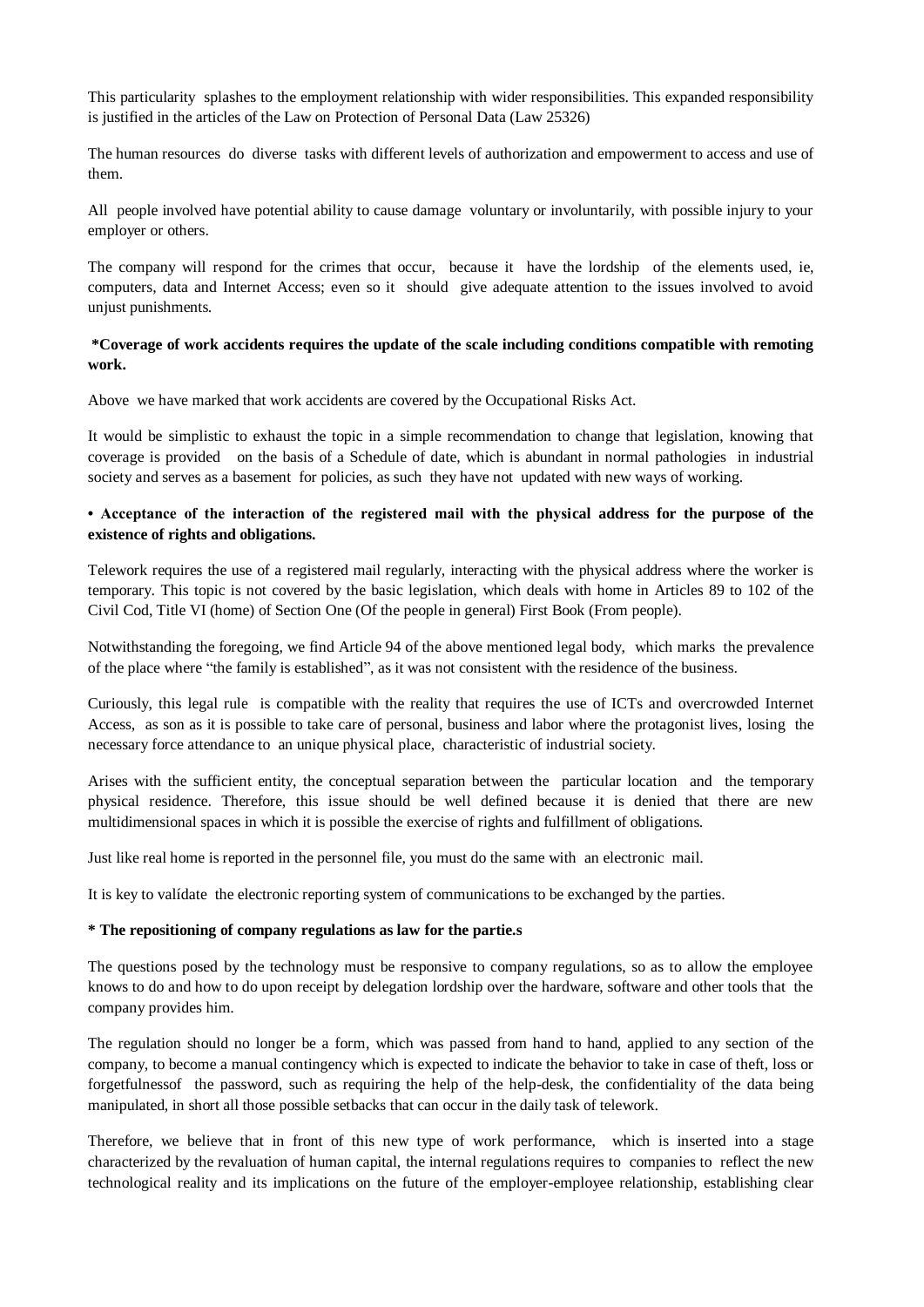definitions to the role to be fulfilled by each of the involved subjects at the time of commencement of employment, with the proper respect for all principles in the workplace and the resulting inequality deserves assistance between the parties in conflict.

#### **\* Encourage participation of unions in the new working arrangements dependent on TICs.**

It is clear that the new economy, information highways, global networks, technology networks and Internet portals has led to a different society.

The changes have not fully entered into the strategies of unions and a handful of leaders have begun to reflect on the consequences that they may bring to the world of work.

In essence, it leads to rethinking the ways to come into direct contact with employees in the cyber-space.

Whatever name we use, the classes struggle in the digital society will be the same as ever, labor standard against only change the domains and tools used.

Ultimately what it is to promote democracy in the network, recognizing the rights of workers to use the tools and opportunities that the Internet offers.

The unions are actors who can not be absent, therefore, should be encouraged to take part in this discussion ..

### **\* The categorization of Internet access as a universal public service is urgent.**

Internet is critical and must operate at full capacity.

The penetration of broadband grows intiringly.

The Universal Service is a set of telecommunications services that are of specified quality and affordable prices, regardless of their geographical location. It encourages people to have access to essential telecommunications services, despite the regional disparities, social, economic and those on disability.

As a dynamic concept, shall be periodically reviewed, analyzing the services which include the conditions of supply under the demand for services, technological developments and unmet needs.

It is inconceivable to proceed with the legislation of the early 90s, when having access to the Internet was almost a luxury, ignoring the displacement of landline use as a communication tool and the use of the Internet as a tool.

Declare Internet access as a Universal Service not only promote the development of telework, but also will allo to fulfill a social function in areas where to have Internet is unthinkable.

#### **\* To raise the discussion of the transnational management of teleworkers.**

A teleworker who develop his activities for companies in different countries, faces a number of additional difficulties arising from the diverse regulations or legislation in different countries. These differences are seen in all areas: type of contract, health and safety at work, social security and taxation.

The existing schemes are not prepared to respond to new changes in work organization.

Both labor taxes and social security are linked to wage levels of workers.

We believe that through international agreements, it should address the adoption of social security systems and taxation to suit the new environment, reflecting the work organization models emerging, including different models of teleworking.

In this way, it will be abble to ensure that transnational teleworkers are not vulnerable.